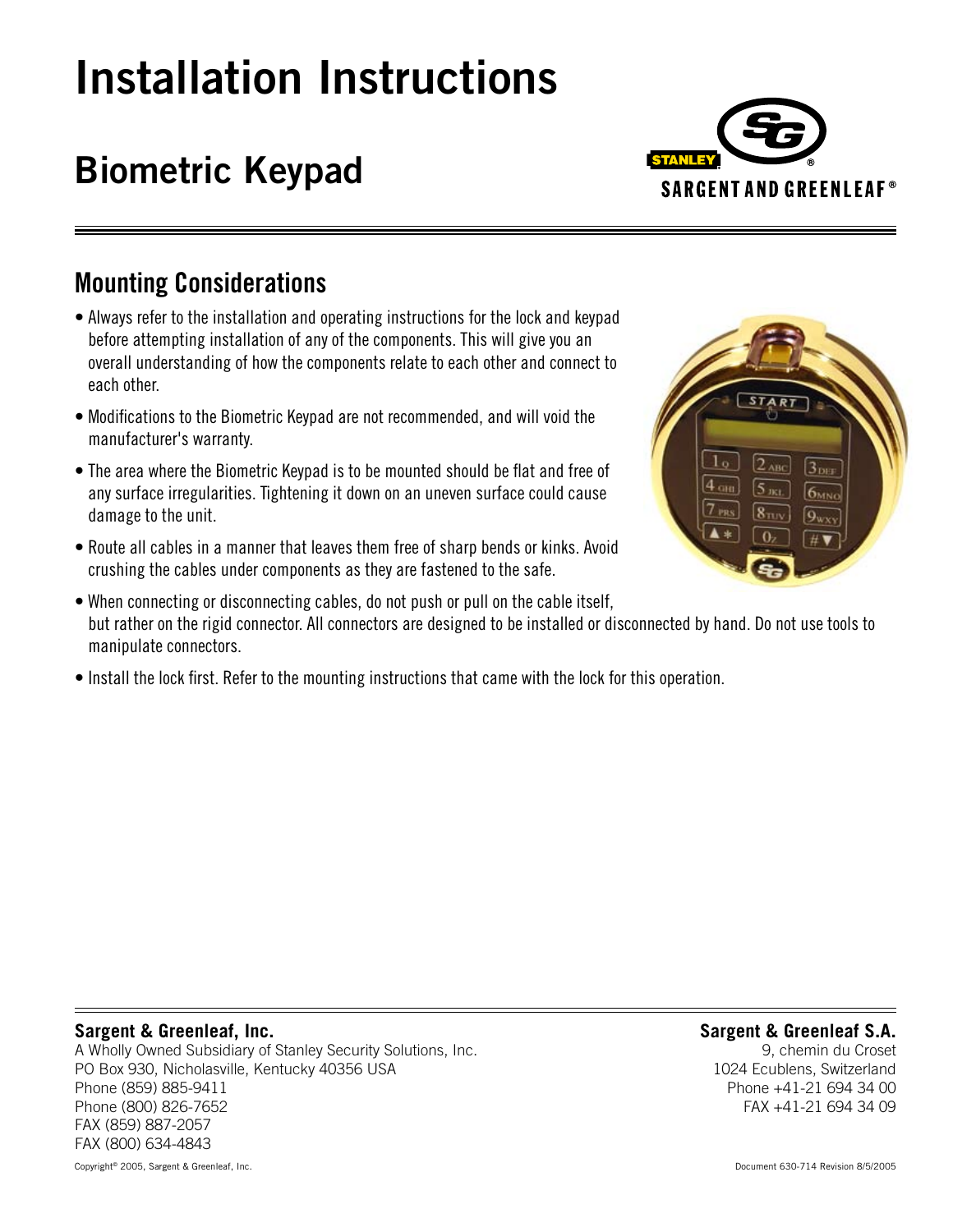#### **Installation Notes**

Although S&G electronic safe lock components are quite easy to install, we recommend the following procedures be performed only by a knowledgeable locksmith or safe technician. He or she is experienced in recognizing and correcting unsuitable mounting conditions which could adversely affect the operation of your locking system.

#### **Additional Items You Will Need**

If fresh 9-volt alkaline batteries are not included, you will need to supply two. We strongly recommend Duracell® brand alkaline batteries. Your locking system will give optimum performance with this battery. Do not use an old or partially drained battery in your lock, and do not use anything other than an alkaline battery.

Most installations can be performed with nothing more than a medium phillips screwdriver. In some installations, however, the safe design will dictate the use of specialized tools. This is yet another reason to have your installation performed by an experienced safe technician or qualified locksmith.

## **Installation**

#### **Step 1**

Shown here are the components of your Biometric Keypad. If batteries are not included with your keypad, you will need to obtain two, fresh, Duracell® 9-volt alkaline batteries. The lock and keypad will work with any brand of alkaline batteries, but our laboratory tests show that these components work best with Duracells.

Following the instructions packaged with the lock, mount the lock body to the inside of the door. The cable coming from the lock should be routed through the door's spindle hole as shown.



## **Step 2**

The underside of the keypad base has raised areas at the mounting screw locations. The rest of the base is recessed, allowing lots of space in which to route the lock cable. When you turn the base over to fasten it to the front of the safe, make sure the cable will not be pinched between a raised surface and the safe door. Pinching the cable this way can lead to lock failure, either immediately or after it has been in service for some time.

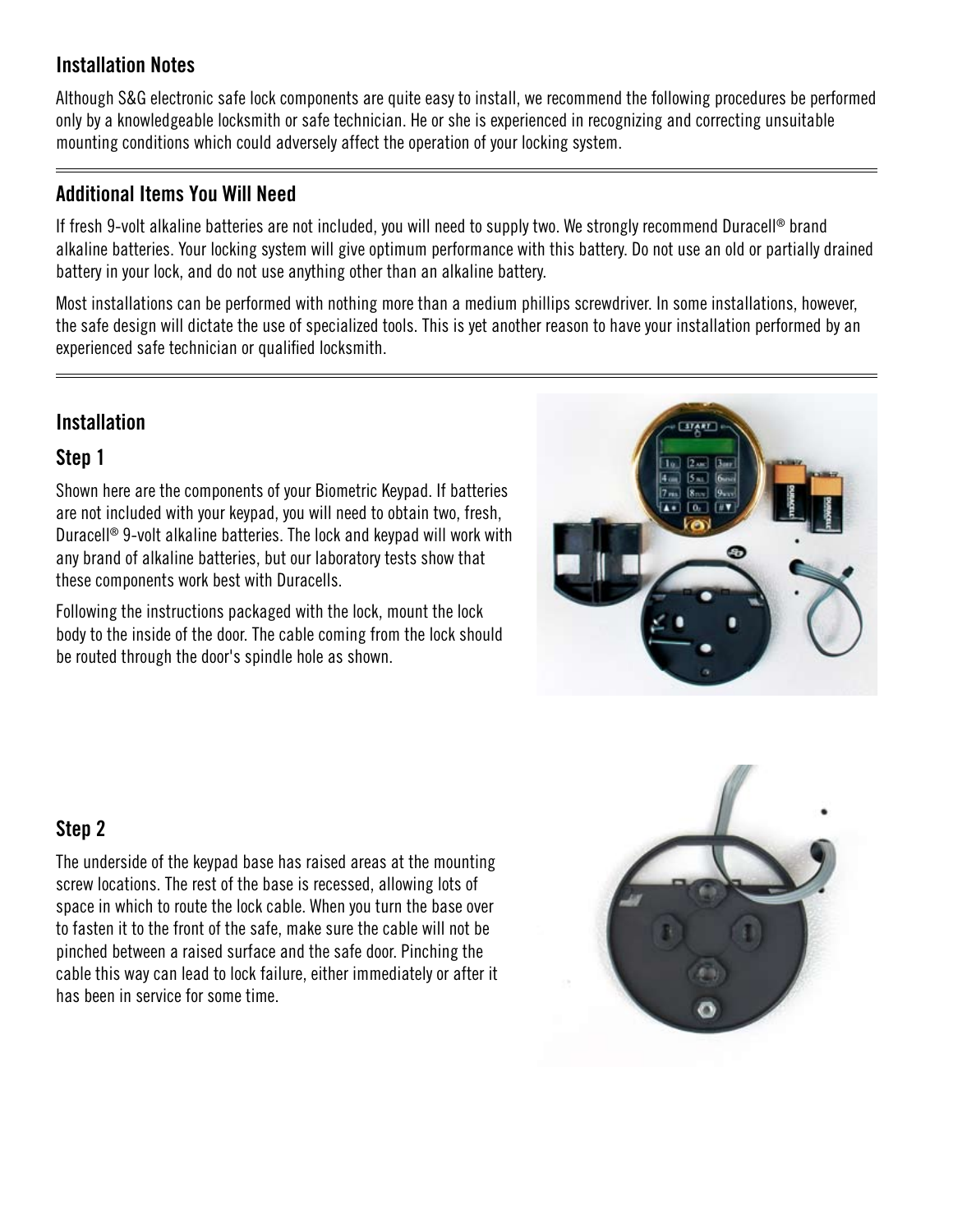Note where the cable has been placed through the large opening at the top of the base. Fasten the base to the front of the safe, using the machine screws provided. The silver colored screws are 8-32, and the bronze colored screws are M6. Use whichever set is appropriate for the holes provided in the safe door. Discard the remaining set.

The recommended tightening torque for the base mounting screws is from 4 to 12 inch-pounds (45.2 to 135.6 newton-centimeters) . The placement of the base's mounting screw holes is the same as for other S&G keypads and dial rings.

Do not use liquid thread sealers, as they may react with the base material, causing it to warp or crack.





#### **Step 4**

If there is excess lock cable, it can be carefully folded and secured with a wire tie (not included). Two slots have been provided at the bottom of the cable opening to secure ties. It is not necessary to tie the cable in place, as long as it is neatly folded in the cable opening area before the keypad is attached to the base.

## **Step 5**

The cable connector and circuit board receptacle are configured so the connector can only be inserted when oriented correctly. Close inspection will reveal raised ridges on the connector and corresponding slots in the receptacle. These features must be aligned before the connector is inserted. Proper insertion of the cable is shown here.

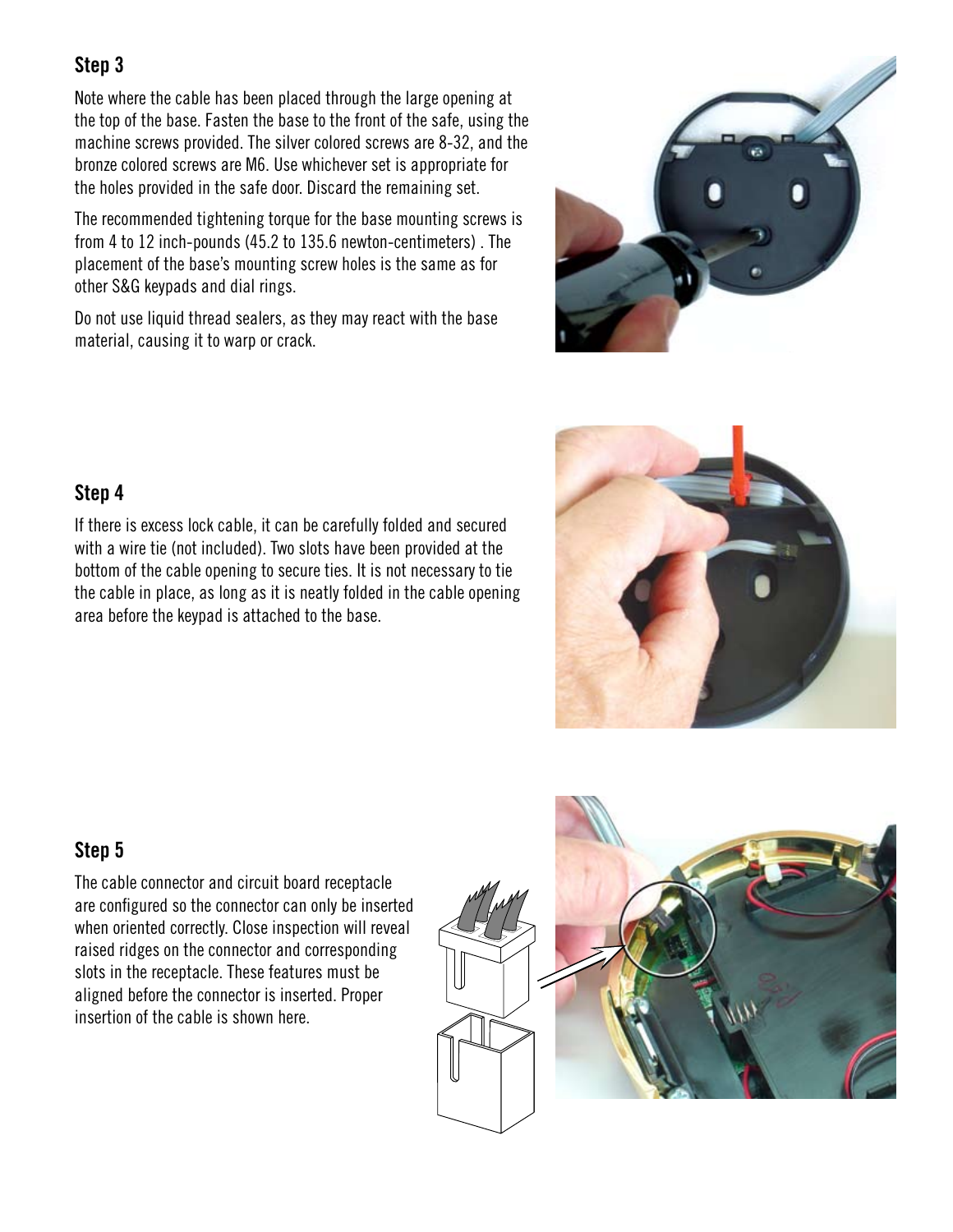Place the battery compartment in the underside of the keypad. Note that the guide post is in the slot which is centered in the compartment. Each battery cable is routed through the top of the compartment—one on the left and one on the right. Make sure the battery wires do not get bound around the keypad's mounting feet or in the spring.



## **Step 7**

Holding the battery compartment in place, turn the keypad over and place it on the base. You may find it easiest to place the keypad so that it is about 8 to 10 degrees clockwise (or right) of being aligned with the base, pressing downward slightly, then rotating the base counterclockwise to align it exactly with the base.

These photos show the bottom side of the keypad base. Obviously, you can't see this when the base is installed on the safe, but this view illustrates the engagement of the keypad feet in the openings provided in the base. The top photo shows the position of the two feet when the keypad is first placed on the base. The bottom photo shows the position of the feet after the keypad is rotated counterclockwise. Now the feet are locked into the base openings.



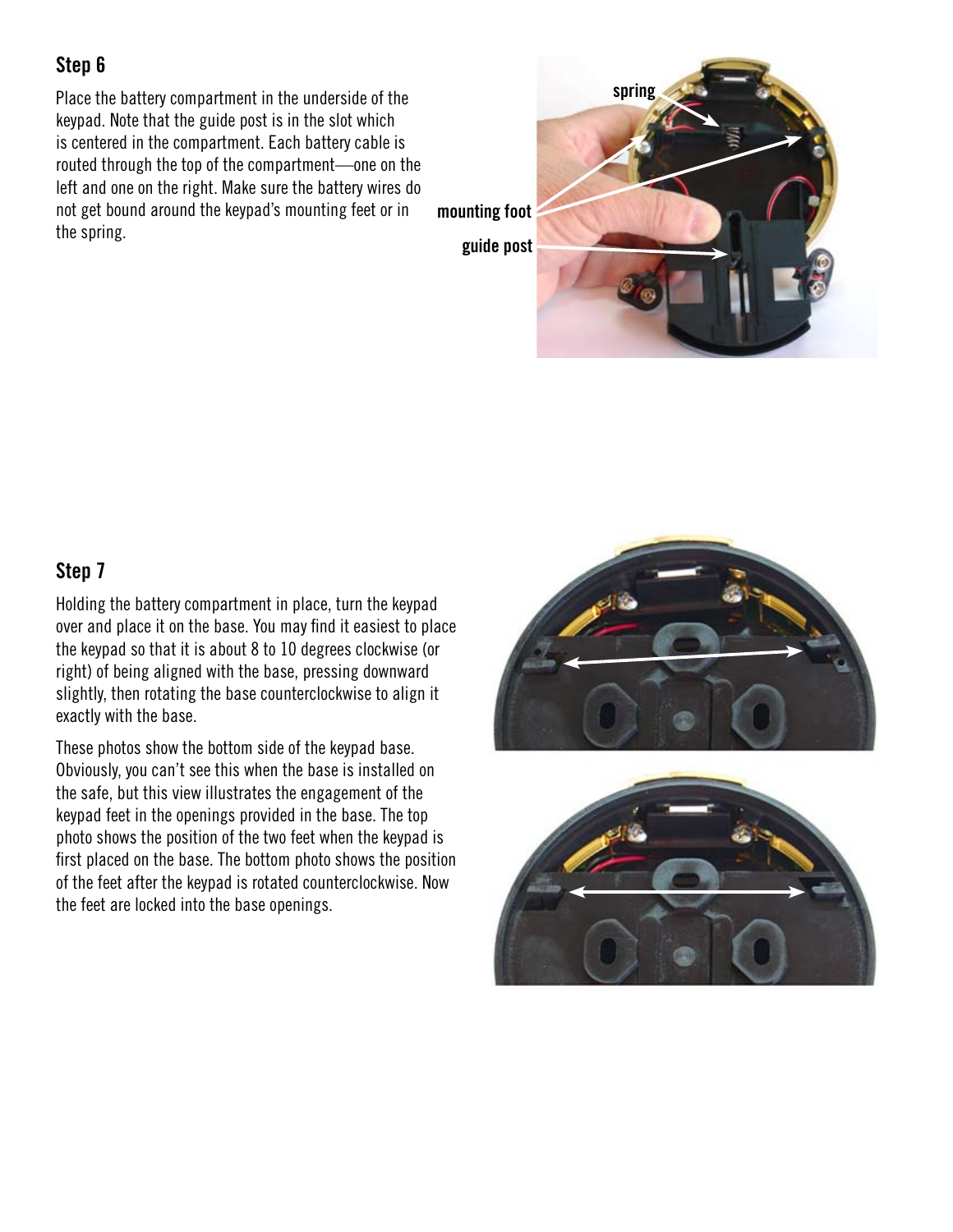Once the keypad is in place, fasten it with one of the long machine screws provided. One is a standard phillips head. The other is a oneway design, making it difficult to remove. Use this screw only if your security needs require the keypad to be difficult to remove from its base, once installed.

The recommended tightening torque of the long screw is 4 to 6 inchpounds (45.2 to 67.8 newton-centimeters).







#### **Step 9**

Peel the protective backing from the underside of the included S&G logo button. Place it in the recess provided for the keypad attaching screw, and press it into place.

#### **Step 10**

Connect a battery to each of the snap-on connectors. Note that the connector is oriented so that the part of the snap-on cap where the wires come out (white arrow) is closest to you.